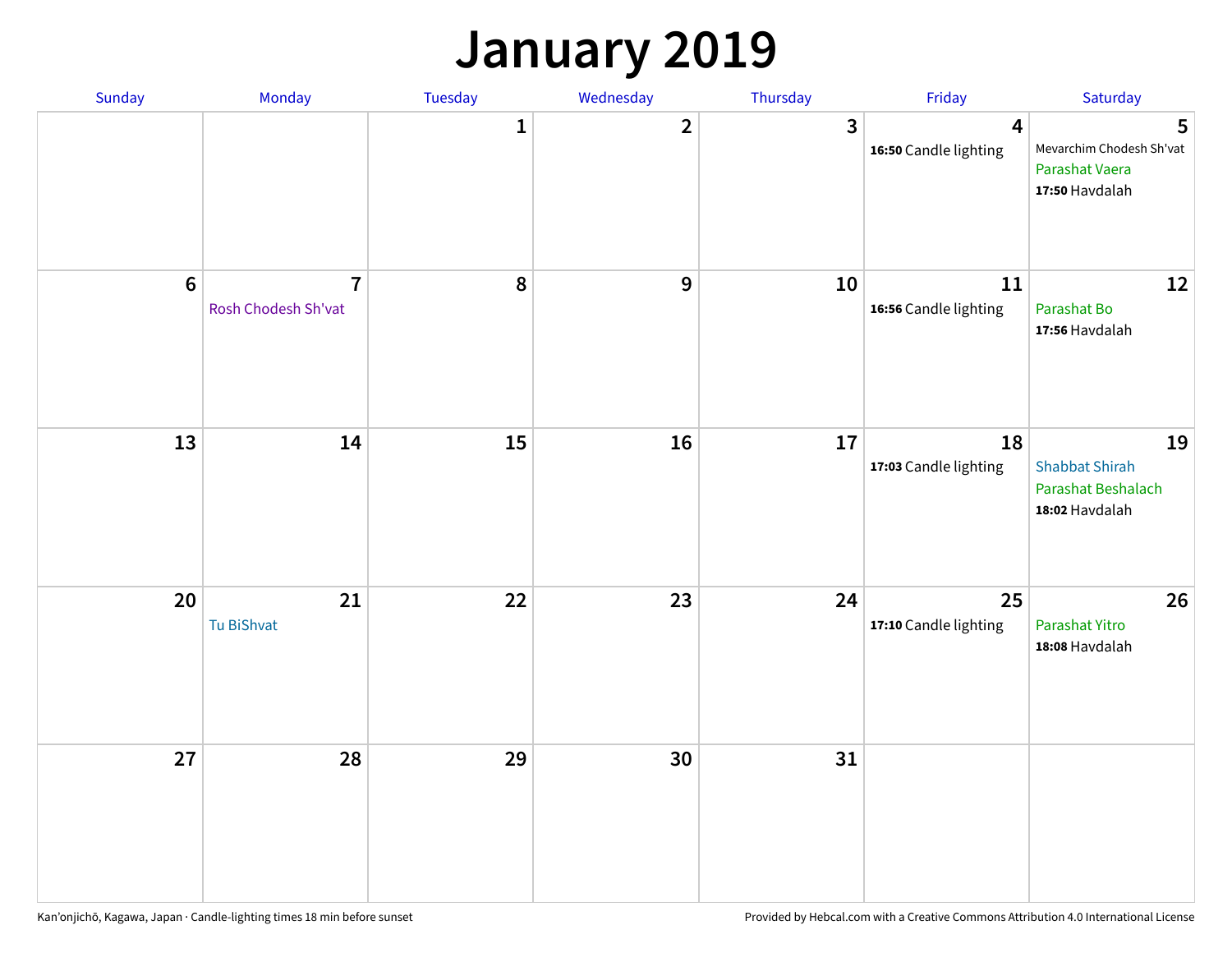# **February 2019**

| Sunday | Monday                  | Tuesday                  | Wednesday                      | Thursday       | Friday                                    | Saturday                                                                           |
|--------|-------------------------|--------------------------|--------------------------------|----------------|-------------------------------------------|------------------------------------------------------------------------------------|
|        |                         |                          |                                |                | $\mathbf{1}$<br>17:16 Candle lighting     | $\overline{2}$<br>Mevarchim Chodesh Adar I<br>Parashat Mishpatim<br>18:15 Havdalah |
| 3      | $\overline{\mathbf{4}}$ | 5<br>Rosh Chodesh Adar I | $\bf 6$<br>Rosh Chodesh Adar I | $\overline{7}$ | $\boldsymbol{8}$<br>17:23 Candle lighting | 9<br>Parashat Terumah<br>18:21 Havdalah                                            |
| 10     | ${\bf 11}$              | 12                       | 13                             | 14             | 15<br>17:30 Candle lighting               | 16<br>Parashat Tetzaveh<br>18:27 Havdalah                                          |
| 17     | 18                      | 19<br><b>Purim Katan</b> | 20                             | 21             | 22<br>17:36 Candle lighting               | 23<br>Parashat Ki Tisa<br>18:33 Havdalah                                           |
| 24     | 25                      | 26                       | 27                             | 28             |                                           |                                                                                    |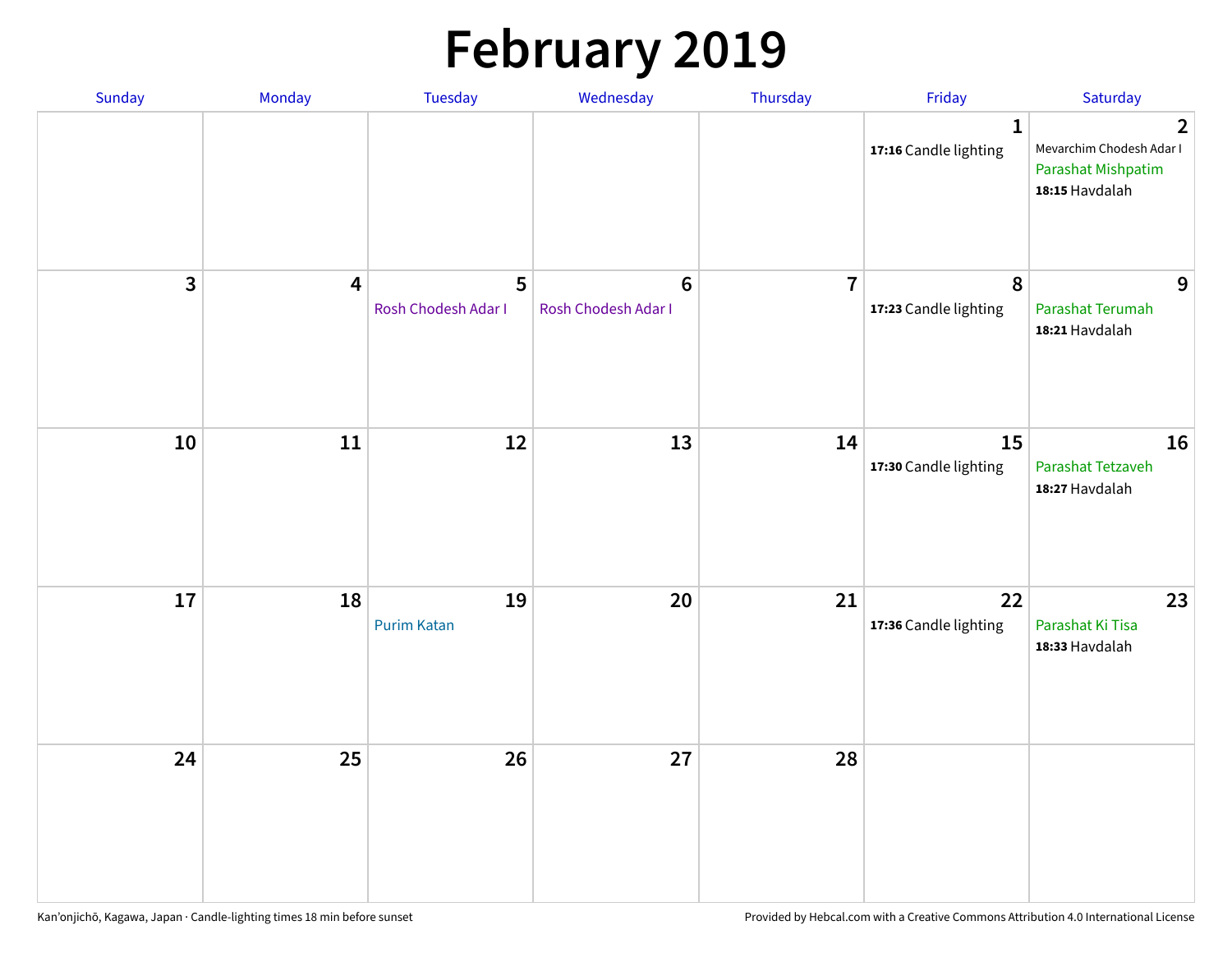### **March 2019**

| <b>Sunday</b>  | Monday | Tuesday | Wednesday                                                                                | Thursday                               | Friday                                              | Saturday                                                                                                      |
|----------------|--------|---------|------------------------------------------------------------------------------------------|----------------------------------------|-----------------------------------------------------|---------------------------------------------------------------------------------------------------------------|
|                |        |         |                                                                                          |                                        | $\mathbf{1}$<br>17:43 Candle lighting               | $\overline{2}$<br><b>Shabbat Shekalim</b><br>Mevarchim Chodesh Adar II<br>Parashat Vayakhel<br>18:39 Havdalah |
| $\overline{3}$ | 4      | 5       | $6\phantom{1}6$                                                                          | $\overline{7}$<br>Rosh Chodesh Adar II | 8<br>Rosh Chodesh Adar II<br>17:48 Candle lighting  | 9<br>Parashat Pekudei<br>18:45 Havdalah                                                                       |
| 10             | 11     | 12      | 13                                                                                       | 14                                     | 15<br>17:54 Candle lighting                         | 16<br><b>Shabbat Zachor</b><br>Parashat Vayikra<br>18:50 Havdalah                                             |
| 17             | 18     | 19      | 20<br>04:57 Fast begins<br><b>Ta'anit Esther</b><br>18:47 Fast ends<br><b>Erev Purim</b> | 21<br>Purim                            | 22<br><b>Shushan Purim</b><br>17:59 Candle lighting | 23<br>Parashat Tzav<br>18:56 Havdalah                                                                         |
| 24             | 25     | 26      | 27                                                                                       | 28                                     | 29<br>18:05 Candle lighting                         | 30<br><b>Shabbat Parah</b><br>Mevarchim Chodesh Nisan<br>Parashat Shmini<br>19:02 Havdalah                    |
| 31             |        |         |                                                                                          |                                        |                                                     |                                                                                                               |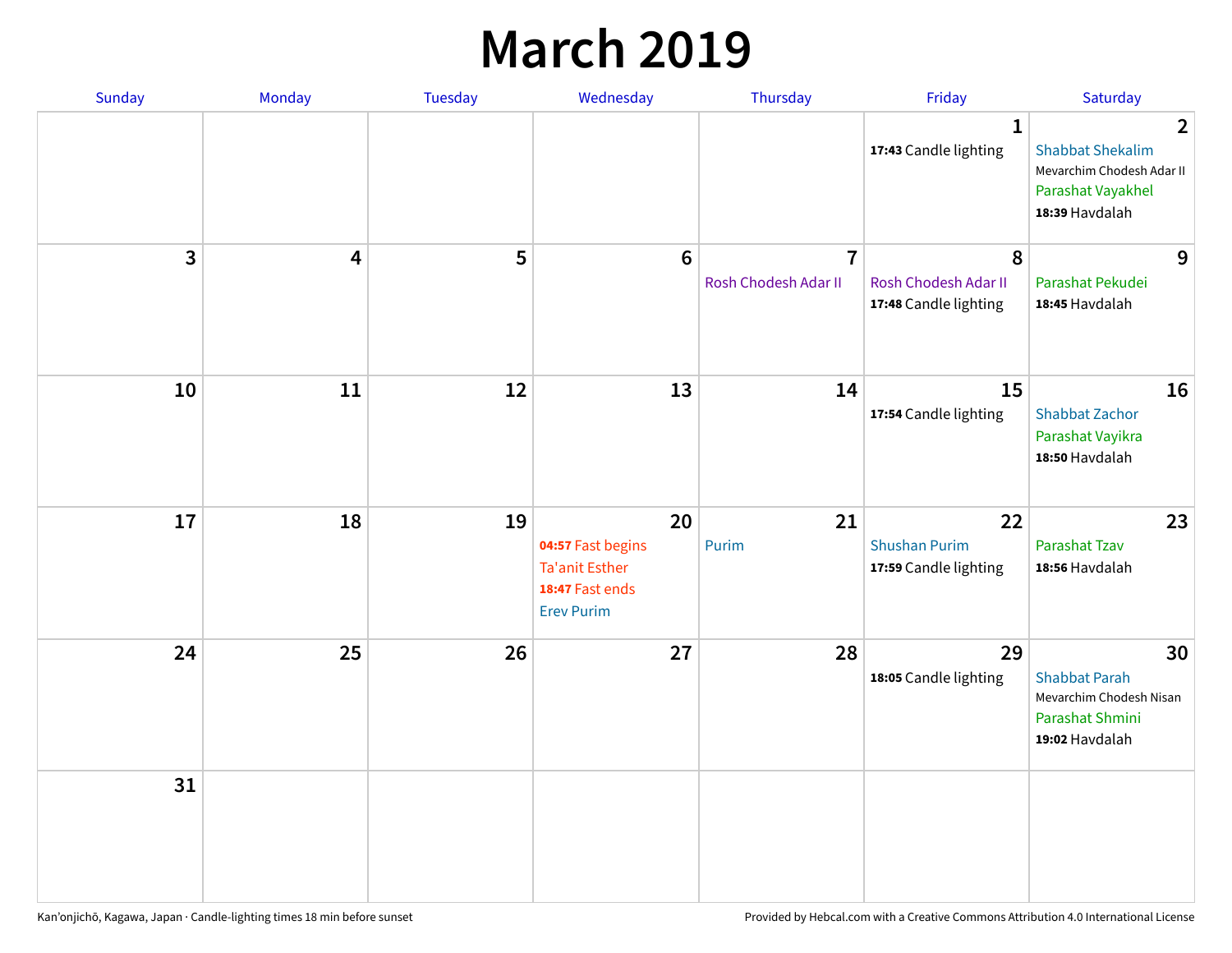### **April 2019**

| Sunday                                   | Monday                  | Tuesday                | Wednesday             | Thursday                                        | Friday                                                                                            | Saturday                                                                                 |
|------------------------------------------|-------------------------|------------------------|-----------------------|-------------------------------------------------|---------------------------------------------------------------------------------------------------|------------------------------------------------------------------------------------------|
|                                          | $\mathbf{1}$            | $\overline{2}$         | 3                     | 4                                               | 5<br>18:10 Candle lighting                                                                        | 6<br>Shabbat HaChodesh<br><b>Rosh Chodesh Nisan</b><br>Parashat Tazria<br>19:07 Havdalah |
| $\overline{7}$                           | 8                       | $\boldsymbol{9}$       | 10                    | 11                                              | 12<br>18:16 Candle lighting                                                                       | 13<br><b>Shabbat HaGadol</b><br>Parashat Metzora<br>19:13 Havdalah                       |
| 14                                       | 15<br>Yom HaAliyah      | 16                     | 17                    | 18                                              | 19<br>04:13 Fast begins<br><b>Ta'anit Bechorot</b><br><b>Erev Pesach</b><br>18:21 Candle lighting | 20<br>Pesach I<br>19:19 Candle lighting                                                  |
| 21<br><b>Pesach II</b><br>19:20 Havdalah | 22<br>Pesach III (CH"M) | 23<br>Pesach IV (CH"M) | 24<br>Pesach V (CH"M) | 25<br>Pesach VI (CH"M)<br>18:26 Candle lighting | 26<br><b>Pesach VII</b><br>18:26 Candle lighting                                                  | 27<br><b>Pesach VIII</b><br>19:25 Havdalah                                               |
| 28                                       | 29                      | 30                     |                       |                                                 |                                                                                                   |                                                                                          |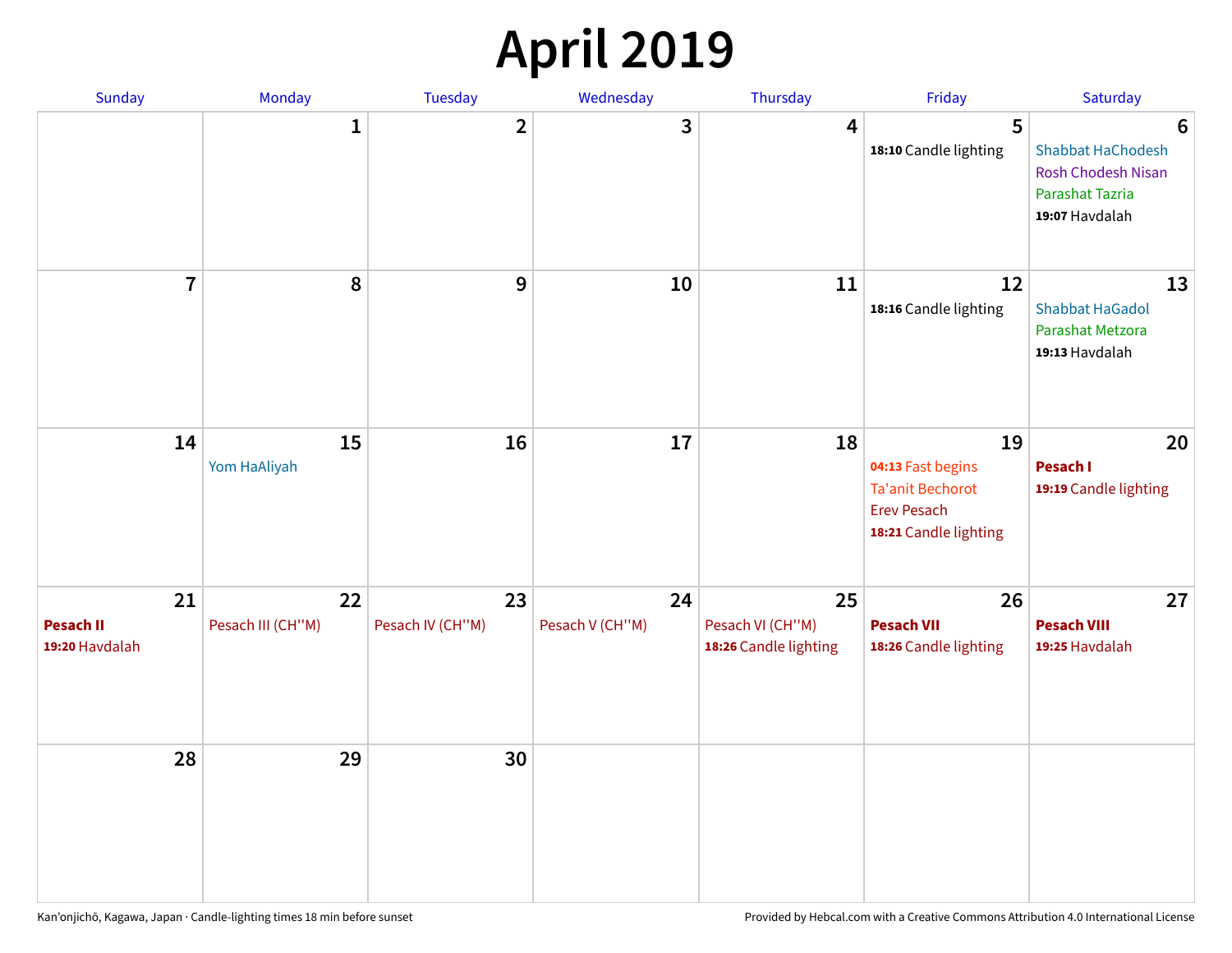### **May 2019**

| Sunday                    | Monday                                 | Tuesday        | Wednesday                  | Thursday                      | Friday                                           | Saturday                                                              |
|---------------------------|----------------------------------------|----------------|----------------------------|-------------------------------|--------------------------------------------------|-----------------------------------------------------------------------|
|                           |                                        |                | 1                          | $\overline{2}$<br>Yom HaShoah | $\overline{\mathbf{3}}$<br>18:32 Candle lighting | 4<br>Mevarchim Chodesh Iyyar<br>Parashat Achrei Mot<br>19:31 Havdalah |
| 5<br>Rosh Chodesh Iyyar   | $\boldsymbol{6}$<br>Rosh Chodesh Iyyar | $\overline{7}$ | $\pmb{8}$<br>Yom HaZikaron | 9<br>Yom HaAtzma'ut           | 10<br>18:37 Candle lighting                      | 11<br>Parashat Kedoshim<br>19:38 Havdalah                             |
| 12                        | 13                                     | 14             | 15                         | 16                            | 17<br>18:43 Candle lighting                      | 18<br>Parashat Emor<br>19:44 Havdalah                                 |
| 19<br><b>Pesach Sheni</b> | 20                                     | 21             | 22                         | 23<br>Lag BaOmer              | 24<br>18:48 Candle lighting                      | 25<br>Parashat Behar<br>19:49 Havdalah                                |
| 26                        | 27                                     | 28             | 29                         | 30                            | 31<br>18:52 Candle lighting                      |                                                                       |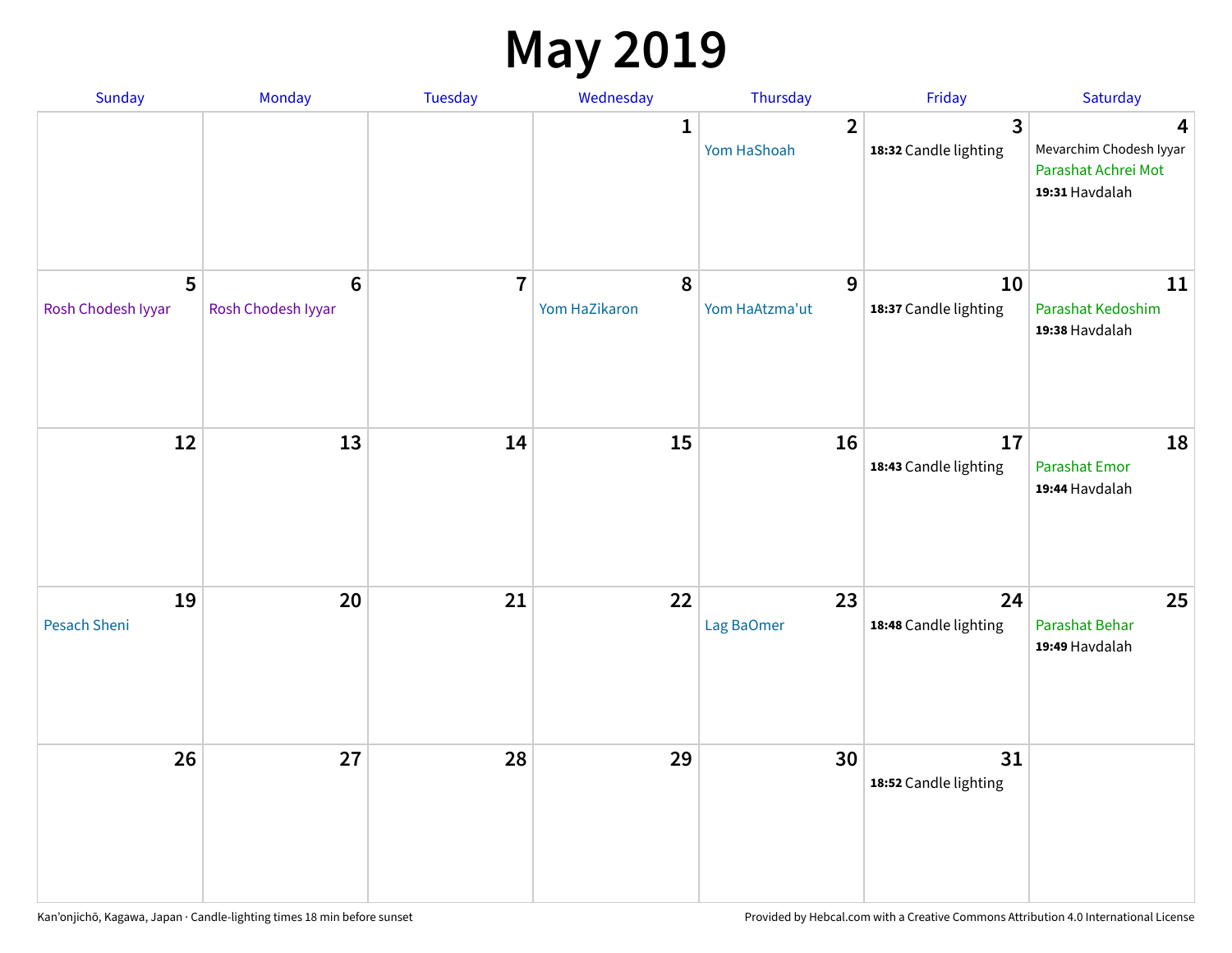#### **June 2019**

| Sunday                                         | Monday                                    | Tuesday                        | Wednesday | Thursday        | Friday                                  | Saturday                                                               |
|------------------------------------------------|-------------------------------------------|--------------------------------|-----------|-----------------|-----------------------------------------|------------------------------------------------------------------------|
|                                                |                                           |                                |           |                 |                                         | 1<br>Mevarchim Chodesh Sivan<br>Parashat Bechukotai<br>19:55 Havdalah  |
| $\overline{2}$<br>Yom Yerushalayim             | $\mathbf{3}$                              | 4<br><b>Rosh Chodesh Sivan</b> | 5         | $6\phantom{1}6$ | $\overline{7}$<br>18:56 Candle lighting | 8<br><b>Erev Shavuot</b><br>Parashat Bamidbar<br>19:59 Candle lighting |
| 9<br><b>Shavuot I</b><br>19:59 Candle lighting | 10<br><b>Shavuot II</b><br>20:00 Havdalah | 11                             | 12        | 13              | 14<br>18:59 Candle lighting             | 15<br><b>Parashat Nasso</b><br>20:02 Havdalah                          |
| 16                                             | 17                                        | 18                             | 19        | 20              | 21<br>19:02 Candle lighting             | 22<br>Parashat Beha'alotcha<br>20:04 Havdalah                          |
| 23                                             | 24                                        | 25                             | 26        | 27              | 28<br>19:03 Candle lighting             | 29<br>Mevarchim Chodesh Tamuz<br>Parashat Sh'lach<br>20:05 Havdalah    |
| 30                                             |                                           |                                |           |                 |                                         |                                                                        |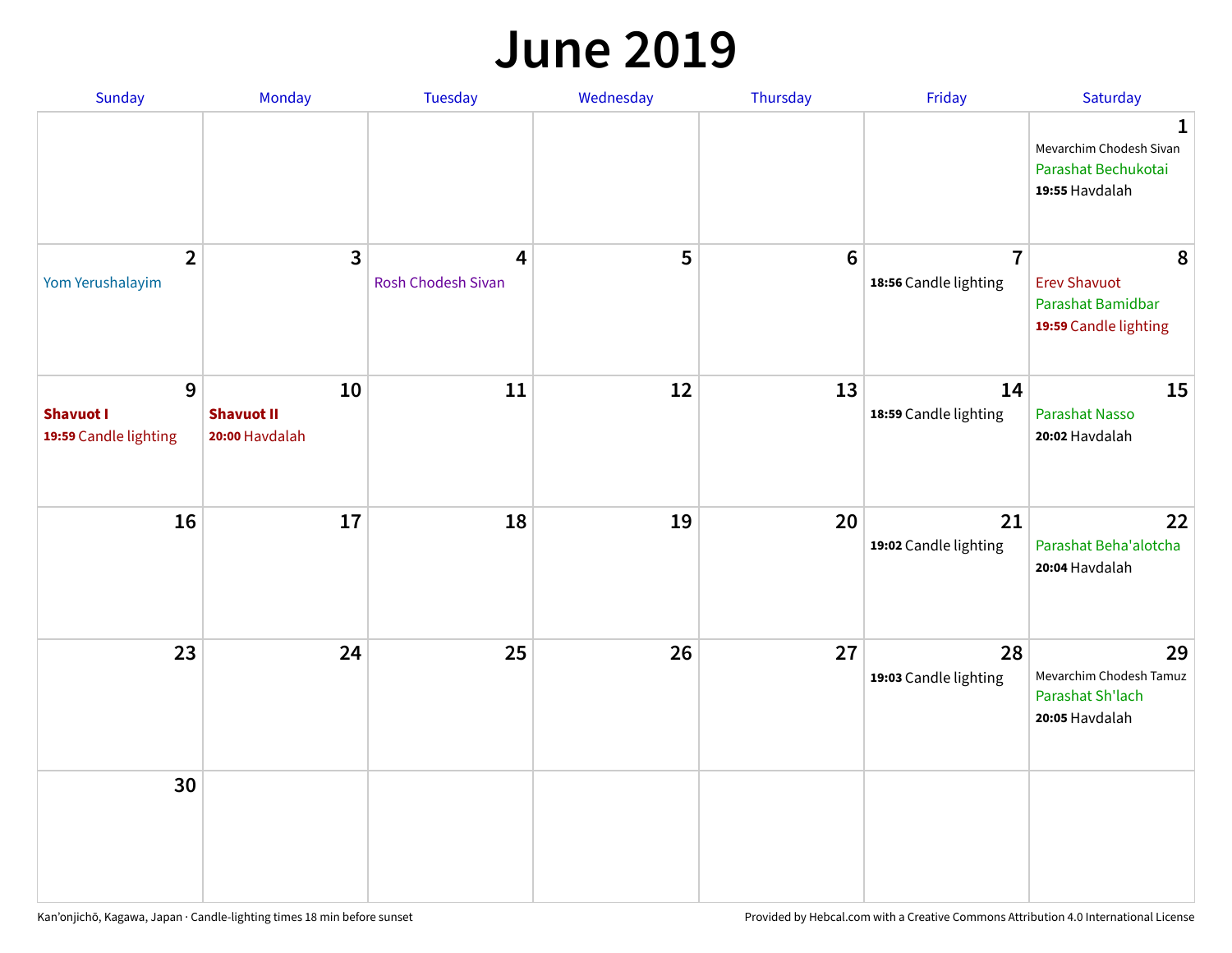## **July 2019**

| Sunday                                                           | Monday       | Tuesday        | Wednesday                            | Thursday                             | Friday                      | Saturday                                                                |
|------------------------------------------------------------------|--------------|----------------|--------------------------------------|--------------------------------------|-----------------------------|-------------------------------------------------------------------------|
|                                                                  | $\mathbf{1}$ | $\overline{2}$ | $\overline{3}$<br>Rosh Chodesh Tamuz | $\overline{4}$<br>Rosh Chodesh Tamuz | 5<br>19:02 Candle lighting  | $6\phantom{1}6$<br>Parashat Korach<br>20:04 Havdalah                    |
| $\overline{7}$                                                   | 8            | 9              | 10                                   | 11                                   | 12<br>19:01 Candle lighting | 13<br><b>Parashat Chukat</b><br>20:02 Havdalah                          |
| 14                                                               | 15           | 16             | 17                                   | 18                                   | 19<br>18:58 Candle lighting | 20<br><b>Parashat Balak</b><br>19:58 Havdalah                           |
| 21<br>03:42 Fast begins<br><b>Tzom Tammuz</b><br>19:49 Fast ends | 22           | 23             | 24                                   | 25                                   | 26<br>18:53 Candle lighting | 27<br>Mevarchim Chodesh Av<br><b>Parashat Pinchas</b><br>19:53 Havdalah |
| 28                                                               | 29           | 30             | 31                                   |                                      |                             |                                                                         |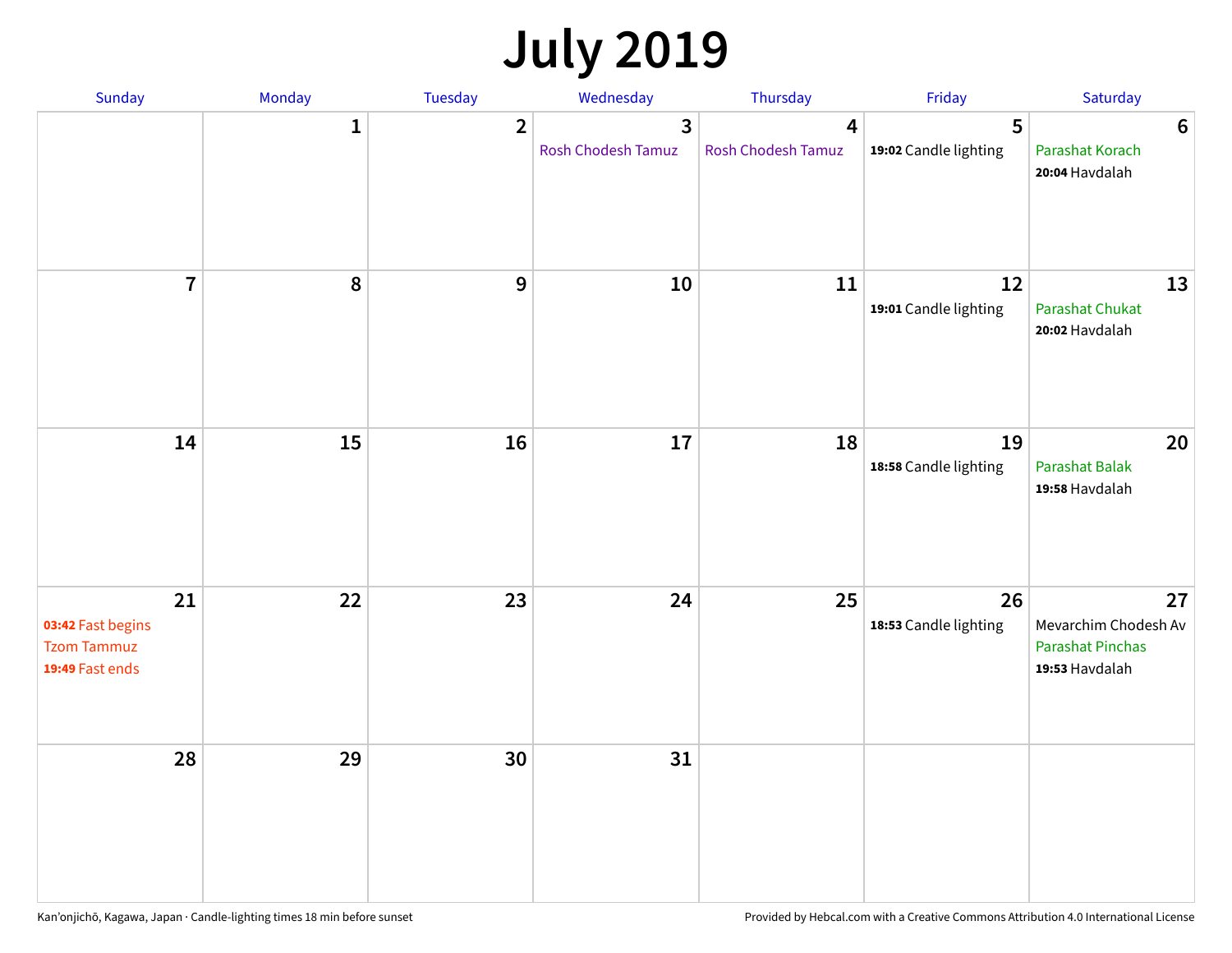## **August 2019**

| <b>Sunday</b>                                   | Monday | Tuesday         | Wednesday               | Thursday     | Friday                                                     | Saturday                                                                                                          |
|-------------------------------------------------|--------|-----------------|-------------------------|--------------|------------------------------------------------------------|-------------------------------------------------------------------------------------------------------------------|
|                                                 |        |                 |                         | $\mathbf{1}$ | $\overline{2}$<br>Rosh Chodesh Av<br>18:48 Candle lighting | $\overline{3}$<br>Parashat Matot-Masei<br>19:46 Havdalah                                                          |
| $\overline{\mathbf{4}}$                         | 5      | $6\phantom{1}6$ | $\overline{\mathbf{7}}$ | 8            | 9<br>18:41 Candle lighting                                 | 10<br><b>Shabbat Chazon</b><br>18:59 Fast begins<br>Erev Tish'a B'Av<br><b>Parashat Devarim</b><br>19:39 Havdalah |
| 11<br>Tish'a B'Av (observed)<br>19:30 Fast ends | 12     | 13              | 14                      | 15           | 16<br>Tu B'Av<br>18:34 Candle lighting                     | 17<br><b>Shabbat Nachamu</b><br>Parashat Vaetchanan<br>19:30 Havdalah                                             |
| 18                                              | 19     | 20              | 21                      | 22           | 23<br>18:25 Candle lighting                                | 24<br>Mevarchim Chodesh Elul<br><b>Parashat Eikev</b><br>19:21 Havdalah                                           |
| 25                                              | 26     | 27              | 28                      | 29           | 30<br>18:17 Candle lighting                                | 31<br><b>Rosh Chodesh Elul</b><br>Parashat Re'eh<br>19:12 Havdalah                                                |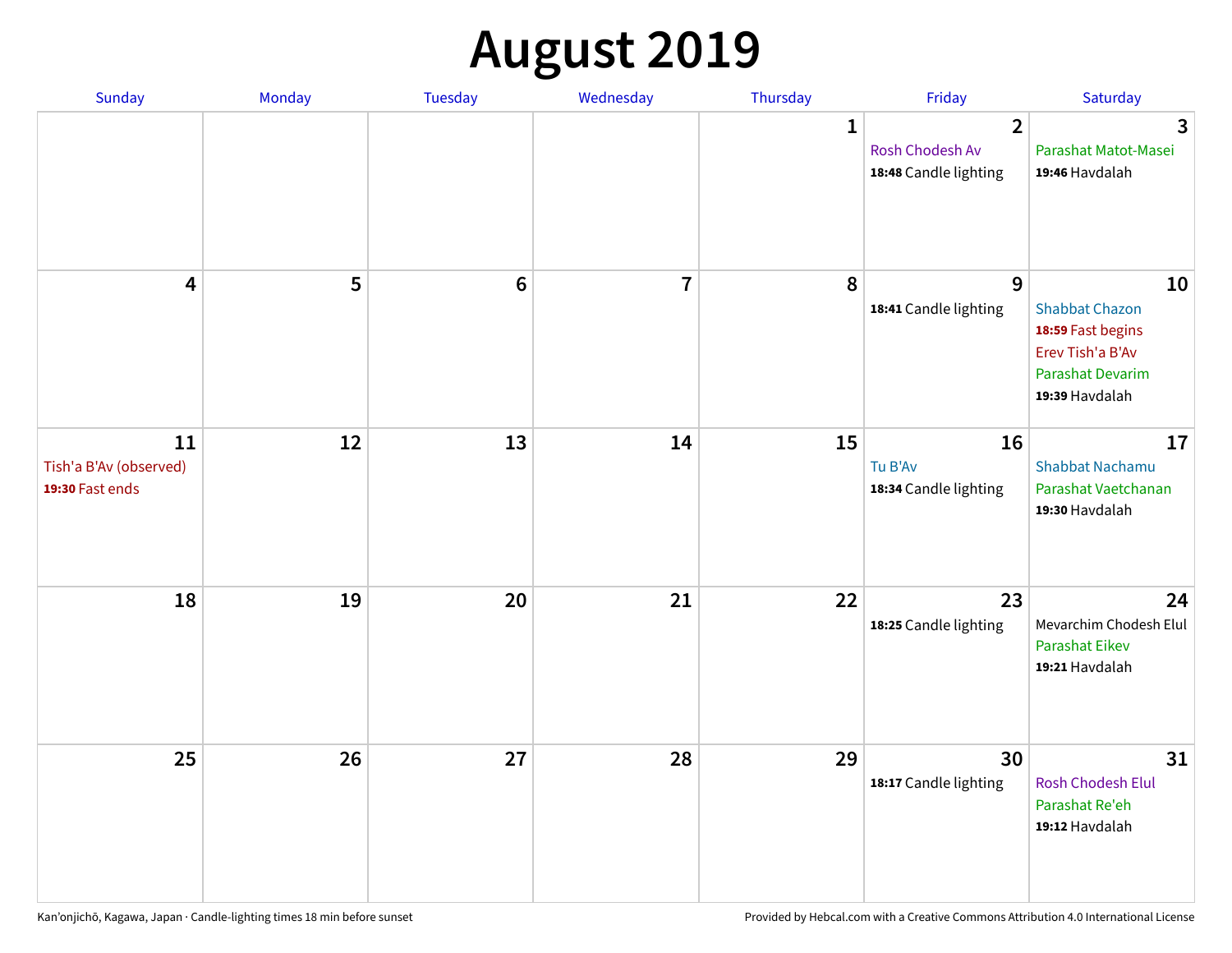### **September 2019**

| Sunday                                                      | Monday                                           | Tuesday | Wednesday | Thursday | Friday                           | Saturday                                                    |
|-------------------------------------------------------------|--------------------------------------------------|---------|-----------|----------|----------------------------------|-------------------------------------------------------------|
| $\mathbf{1}$<br>Rosh Hashana LaBehemot<br>Rosh Chodesh Elul | $\overline{2}$                                   | 3       | 4         | 5        | $\bf 6$<br>18:07 Candle lighting | $\overline{7}$<br><b>Parashat Shoftim</b><br>19:02 Havdalah |
| 8                                                           | 9                                                | 10      | 11        | 12       | 13<br>17:57 Candle lighting      | 14<br>Parashat Ki Teitzei<br>18:52 Havdalah                 |
| 15                                                          | 16                                               | 17      | 18        | 19       | 20<br>17:48 Candle lighting      | 21<br>Leil Selichot<br>Parashat Ki Tavo<br>18:42 Havdalah   |
| 22                                                          | 23                                               | 24      | 25        | 26       | 27<br>17:38 Candle lighting      | 28<br>Parashat Nitzavim<br>18:32 Havdalah                   |
| 29<br>Erev Rosh Hashana<br>17:35 Candle lighting            | 30<br>Rosh Hashana 5780<br>18:29 Candle lighting |         |           |          |                                  |                                                             |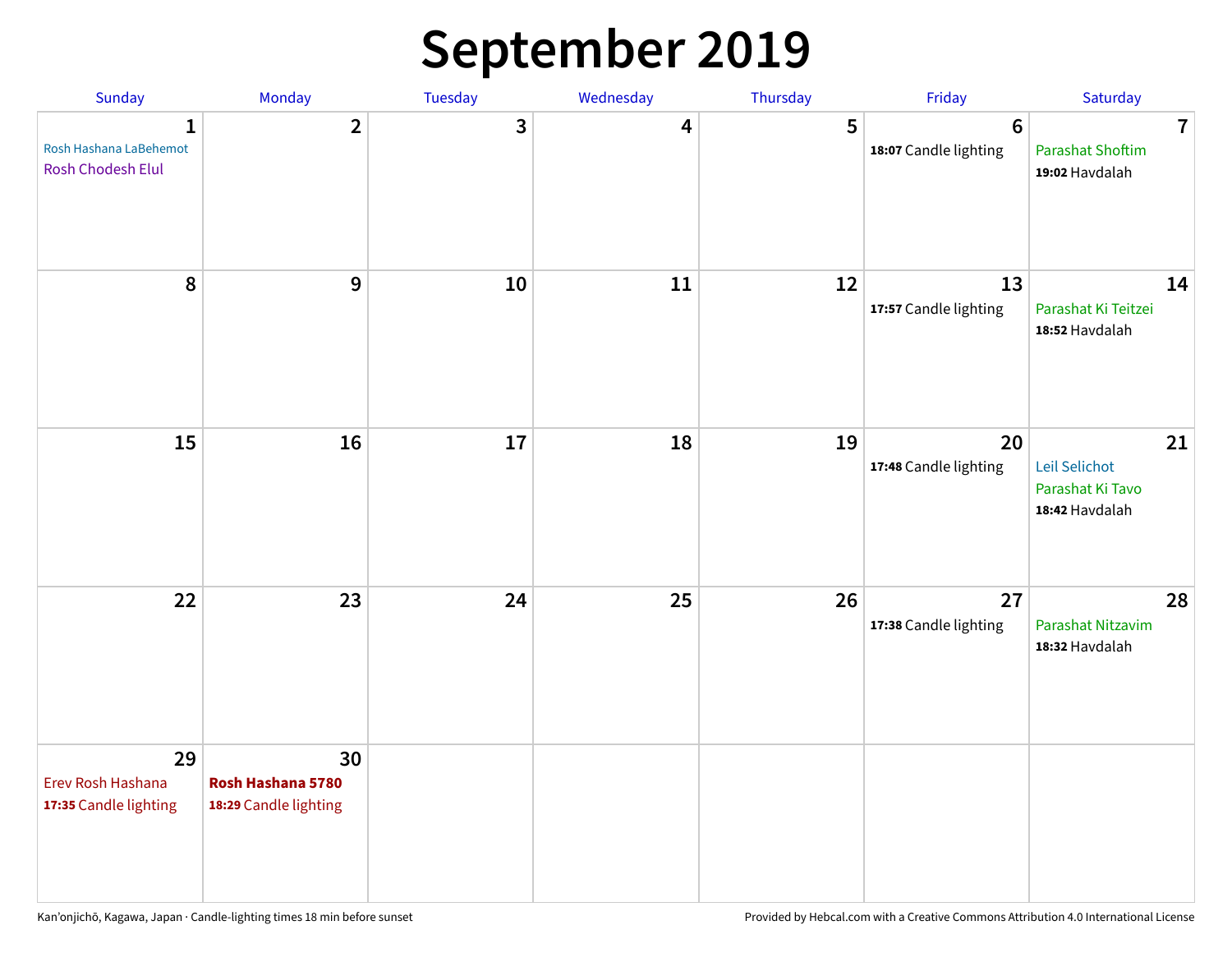### **October 2019**

| <b>Sunday</b>                                            | <b>Monday</b>                                        | <b>Tuesday</b>                                           | Wednesday                                                                      | Thursday               | Friday                                         | Saturday                                                                       |
|----------------------------------------------------------|------------------------------------------------------|----------------------------------------------------------|--------------------------------------------------------------------------------|------------------------|------------------------------------------------|--------------------------------------------------------------------------------|
|                                                          |                                                      | $\mathbf{1}$<br><b>Rosh Hashana II</b><br>18:28 Havdalah | $\overline{2}$<br>04:47 Fast begins<br><b>Tzom Gedaliah</b><br>18:20 Fast ends | 3                      | 4<br>17:28 Candle lighting                     | 5<br><b>Shabbat Shuva</b><br>Parashat Vayeilech<br>18:22 Havdalah              |
| 6                                                        | $\overline{7}$                                       | 8<br><b>Erev Yom Kippur</b><br>17:23 Candle lighting     | 9<br><b>Yom Kippur</b><br>18:17 Havdalah                                       | 10                     | 11<br>17:19 Candle lighting                    | 12<br>Parashat Ha'Azinu<br>18:13 Havdalah                                      |
| 13<br><b>Erev Sukkot</b><br>17:16 Candle lighting        | 14<br>Sukkot I<br>18:11 Candle lighting              | 15<br><b>Sukkot II</b><br>18:10 Havdalah                 | 16<br>Sukkot III (CH"M)                                                        | 17<br>Sukkot IV (CH"M) | 18<br>Sukkot V (CH"M)<br>17:10 Candle lighting | 19<br>Sukkot VI (CH"M)<br>18:05 Havdalah                                       |
| 20<br>Sukkot VII (Hoshana Raba)<br>17:08 Candle lighting | 21<br><b>Shmini Atzeret</b><br>18:03 Candle lighting | 22<br><b>Simchat Torah</b><br>18:01 Havdalah             | 23                                                                             | 24                     | 25<br>17:02 Candle lighting                    | 26<br>Mevarchim Chodesh Cheshvan<br><b>Parashat Bereshit</b><br>17:57 Havdalah |
| 27                                                       | 28                                                   | 29<br>Rosh Chodesh Cheshvan                              | 30<br>Rosh Chodesh Cheshvan                                                    | 31                     |                                                |                                                                                |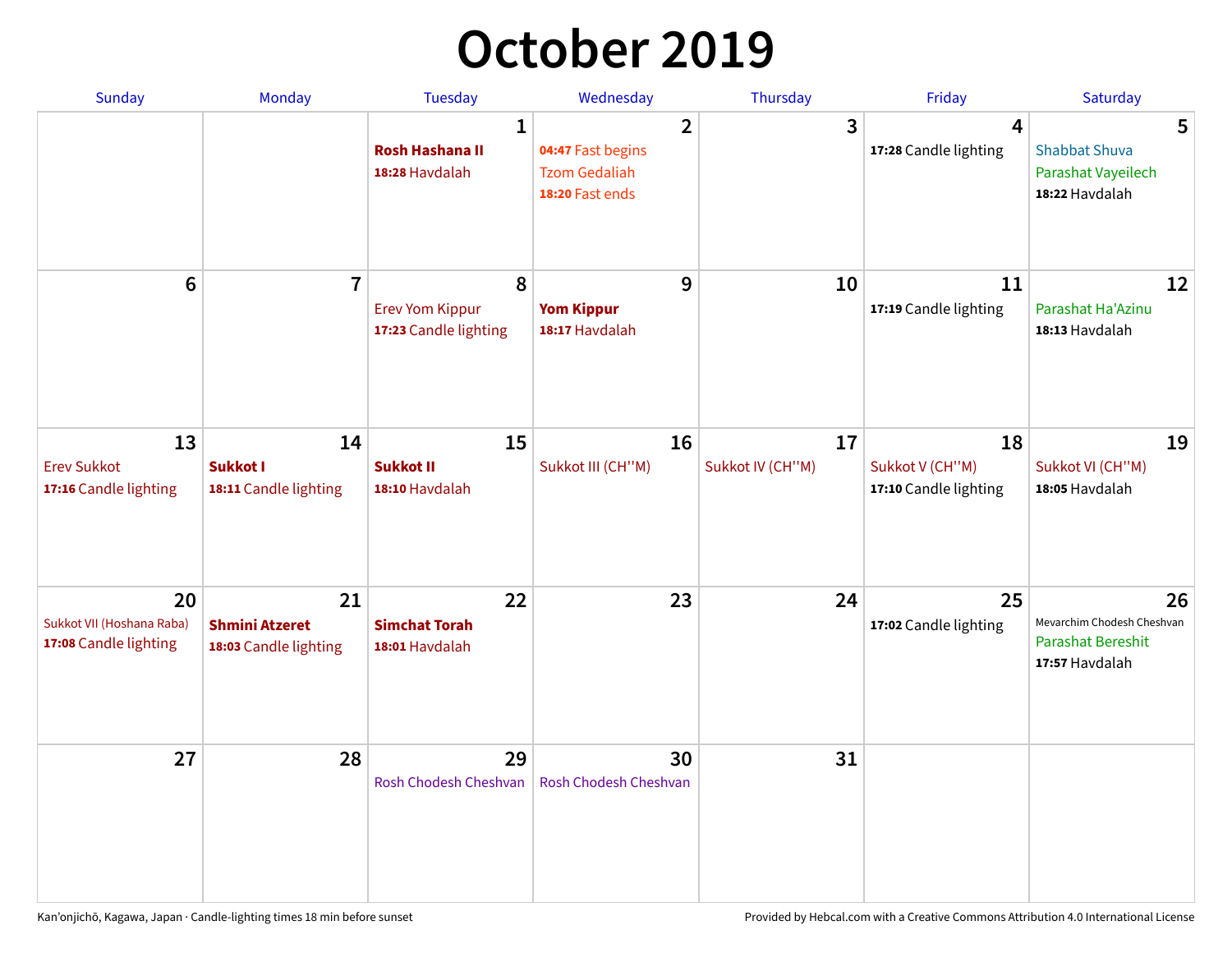#### **November 2019**

| Sunday | Monday                  | Tuesday                             | Wednesday  | Thursday                  | Friday                                                    | Saturday                                                                 |
|--------|-------------------------|-------------------------------------|------------|---------------------------|-----------------------------------------------------------|--------------------------------------------------------------------------|
|        |                         |                                     |            |                           | 1<br>16:55 Candle lighting                                | $\overline{2}$<br><b>Parashat Noach</b><br>17:51 Havdalah                |
| 3      | $\overline{\mathbf{4}}$ | 5<br>Yom HaAliyah School Observance | $\bf 6$    | $\overline{7}$            | 8<br>16:48 Candle lighting                                | 9<br>Parashat Lech-Lecha<br>17:45 Havdalah                               |
| 10     | 11                      | 12                                  | 13         | 14                        | 15<br>16:44 Candle lighting                               | 16<br>Parashat Vayera<br>17:41 Havdalah                                  |
| 17     | 18                      | 19                                  | 20         | 21                        | 22<br>16:40 Candle lighting                               | 23<br>Mevarchim Chodesh Kislev<br>Parashat Chayei Sara<br>17:38 Havdalah |
| 24     | 25                      | 26                                  | 27<br>Sigd | 28<br>Rosh Chodesh Kislev | 29<br><b>Rosh Chodesh Kislev</b><br>16:38 Candle lighting | 30<br><b>Parashat Toldot</b><br>17:36 Havdalah                           |